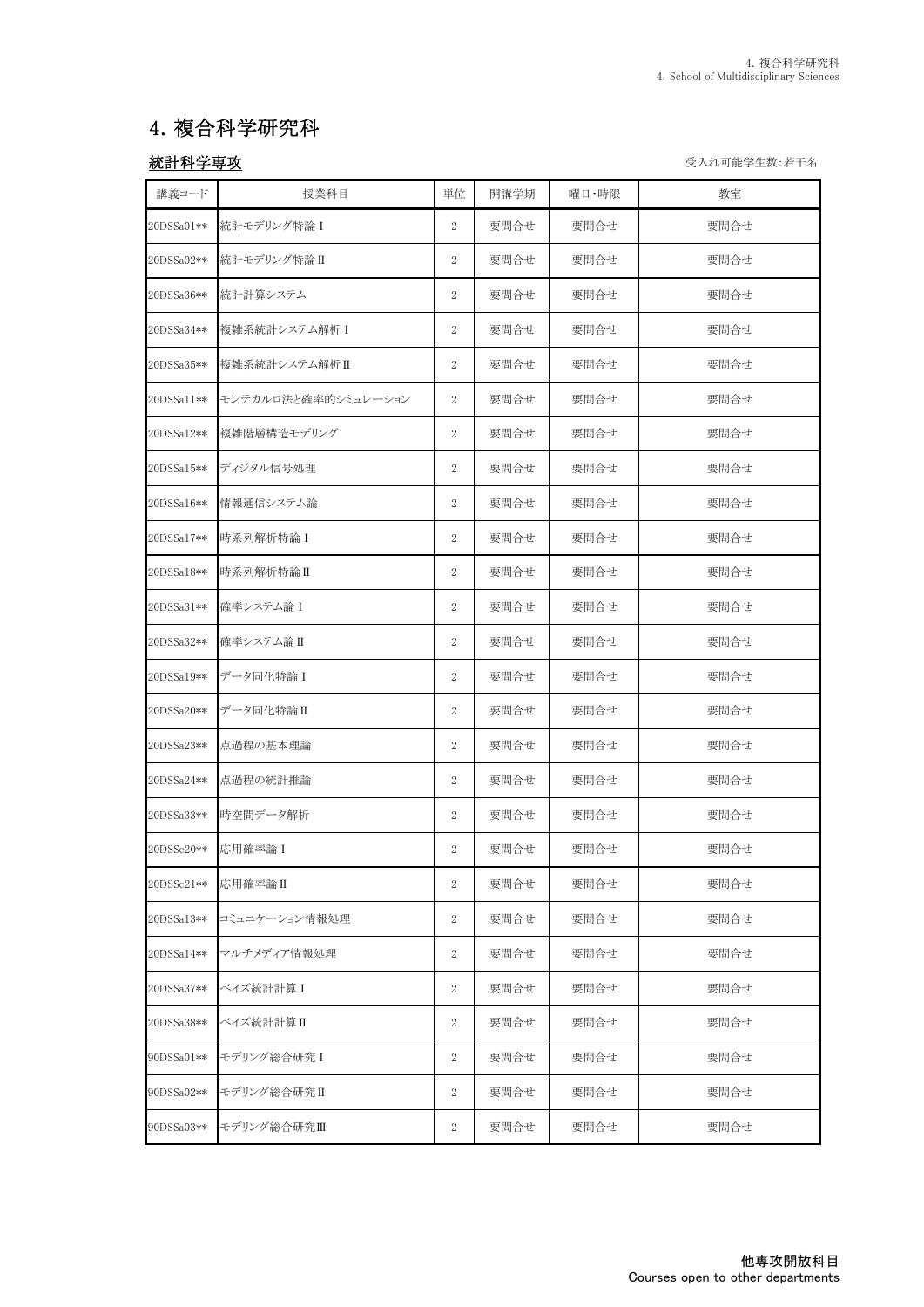| 講義コード      | 授業科目            | 単位               | 開講学期 | 曜日·時限 | 教室   |
|------------|-----------------|------------------|------|-------|------|
| 90DSSa04** | モデリング総合研究IV     | 2                | 要問合せ | 要問合せ  | 要問合せ |
| 90DSSa05** | モデリング総合研究V      | $\overline{2}$   | 要問合せ | 要問合せ  | 要問合せ |
| 20DSSb03** | 空間統計学           | $\overline{2}$   | 要問合せ | 要問合せ  | 要問合せ |
| 20DSSb04** | 確率幾何学           | $\boldsymbol{2}$ | 要問合せ | 要問合せ  | 要問合せ |
| 20DSSb05** | ゲノムデータ解析 I      | $\boldsymbol{2}$ | 要問合せ | 要問合せ  | 要問合せ |
| 20DSSb06** | ゲノムデータ解析Ⅱ       | 2                | 要問合せ | 要問合せ  | 要問合せ |
| 20DSSb09** | 標本調査論 I         | 2                | 要問合せ | 要問合せ  | 要問合せ |
| 20DSSb11** | 社会調査論           | 2                | 要問合せ | 要問合せ  | 要問合せ |
| 20DSSb16** | 調査データ解析特論Ⅱ      | $\overline{2}$   | 要問合せ | 要問合せ  | 要問合せ |
| 20DSSb19** | 生物統計学           | $\overline{2}$   | 要問合せ | 要問合せ  | 要問合せ |
| 20DSSb20** | 環境統計学           | $\overline{2}$   | 要問合せ | 要問合せ  | 要問合せ |
| 20DSSb21** | ファイナンス統計学 I     | $\overline{2}$   | 要問合せ | 要問合せ  | 要問合せ |
| 20DSSb22** | ファイナンス統計学 II    | $\boldsymbol{2}$ | 要問合せ | 要問合せ  | 要問合せ |
| 20DSSb23** | 医療統計学 I         | 2                | 要問合せ | 要問合せ  | 要問合せ |
| 20DSSb24** | 医療統計学II         | $\boldsymbol{2}$ | 要問合せ | 要問合せ  | 要問合せ |
| 20DSSb27** | 医療統計学特論         | 2                | 要問合せ | 要問合せ  | 要問合せ |
| 20DSSb28** | 応用統計学 I         | 2                | 要問合せ | 要問合せ  | 要問合せ |
| 20DSSa25** | 生体情報システム論 I     | 2                | 要問合せ | 要問合せ  | 要問合せ |
| 20DSSa26** | 生体情報システム論I      | 2                | 要問合せ | 要問合せ  | 要問合せ |
| 20DSSb31** | 調査デザイン論         | $\overline{2}$   | 要問合せ | 要問合せ  | 要問合せ |
| 20DSSa27** | 情報セキュリティ論Ⅰ      | 2                | 要問合せ | 要問合せ  | 要問合せ |
| 20DSSa28** | 情報セキュリティ論Ⅱ      | 2                | 要問合せ | 要問合せ  | 要問合せ |
| 20DSSb32** | ベイズ不確実性定量化の工学応用 | $\mathbf{2}$     | 要問合せ | 要問合せ  | 要問合せ |
| 20DSSb33** | 緊急地震速報の統計学      | 2                | 要問合せ | 要問合せ  | 要問合せ |
| 90DSSb01** | データ科学総合研究I      | 2                | 要問合せ | 要問合せ  | 要問合せ |
| 90DSSb02** | データ科学総合研究Ⅱ      | 2                | 要問合せ | 要問合せ  | 要問合せ |
| 90DSSb03** | データ科学総合研究Ⅲ      | 2                | 要問合せ | 要問合せ  | 要問合せ |
| 90DSSb04** | データ科学総合研究IV     | $\overline{2}$   | 要問合せ | 要問合せ  | 要問合せ |
| 90DSSb05** | データ科学総合研究V      | 2                | 要問合せ | 要問合せ  | 要問合せ |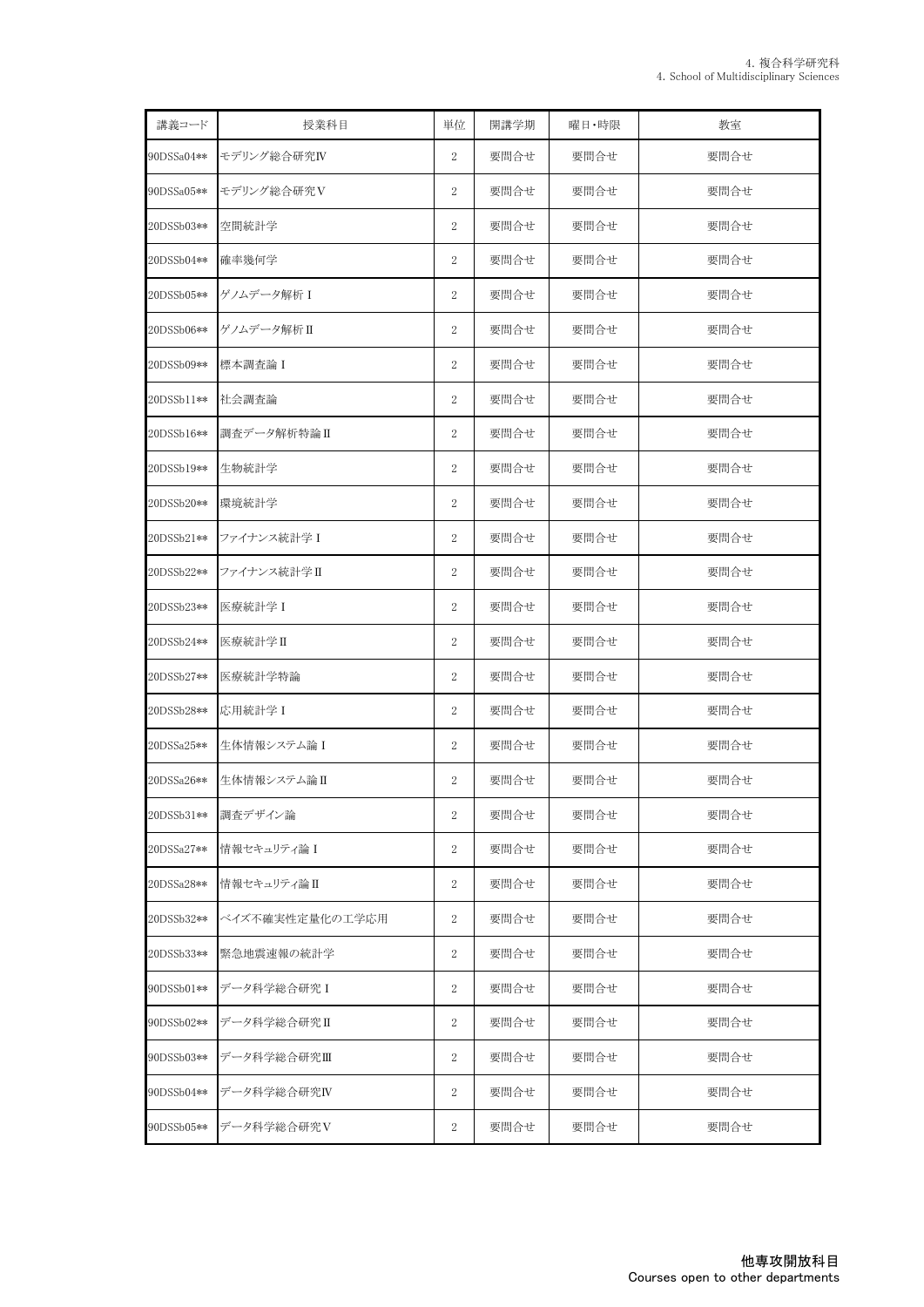| 講義コード      | 授業科目          | 単位               | 開講学期 | 曜日·時限 | 教室   |
|------------|---------------|------------------|------|-------|------|
| 20DSSc03** | 推測理論          | $\overline{2}$   | 要問合せ | 要問合せ  | 要問合せ |
| 20DSSc04** | データ解析特論 I     | $\overline{2}$   | 要問合せ | 要問合せ  | 要問合せ |
| 20DSSc05** | データ解析特論Ⅱ      | 2                | 要問合せ | 要問合せ  | 要問合せ |
| 20DSSc06** | 統計的機械学習       | $\boldsymbol{2}$ | 要問合せ | 要問合せ  | 要問合せ |
| 20DSSc07** | 統計的言語処理       | $\boldsymbol{2}$ | 要問合せ | 要問合せ  | 要問合せ |
| 20DSSc08** | ベイジアンモデリング    | $\overline{2}$   | 要問合せ | 要問合せ  | 要問合せ |
| 20DSSc09** | 多変量推測統計 I     | $\overline{2}$   | 要問合せ | 要問合せ  | 要問合せ |
| 20DSSc10** | 多変量推測統計II     | $\boldsymbol{2}$ | 要問合せ | 要問合せ  | 要問合せ |
| 20DSSc31** | 統計的学習理論       | $\overline{2}$   | 要問合せ | 要問合せ  | 要問合せ |
| 20DSSc14** | 信号処理特論 I      | 2                | 要問合せ | 要問合せ  | 要問合せ |
| 20DSSc15** | 信号処理特論II      | $\overline{2}$   | 要問合せ | 要問合せ  | 要問合せ |
| 20DSSc23** | 回帰分析          | $\boldsymbol{2}$ | 要問合せ | 要問合せ  | 要問合せ |
| 20DSSc24** | 統計的分布論        | 2                | 要問合せ | 要問合せ  | 要問合せ |
| 20DSSc18** | システム最適化 I     | $\boldsymbol{2}$ | 要問合せ | 要問合せ  | 要問合せ |
| 20DSSc19** | システム最適化II     | $\boldsymbol{2}$ | 要問合せ | 要問合せ  | 要問合せ |
| 20DSSc22** | 確率モデル         | $\overline{2}$   | 要問合せ | 要問合せ  | 要問合せ |
| 20DSSb07** | 推測統計特論 I      | $\overline{2}$   | 要問合せ | 要問合せ  | 要問合せ |
| 20DSSb08** | 推測統計特論II      | $\overline{2}$   | 要問合せ | 要問合せ  | 要問合せ |
| 20DSSc27** | 統計的漸近理論特論     | 2                | 要問合せ | 要問合せ  | 要問合せ |
| 20DSSc28** | 変化点解析         | $\,2$            | 要問合せ | 要問合せ  | 要問合せ |
| 20DSSc29** | 統計数学 I        | 2                | 要問合せ | 要問合せ  | 要問合せ |
| 20DSSc30** | 統計数学Ⅱ         | $\boldsymbol{2}$ | 要問合せ | 要問合せ  | 要問合せ |
| 20DSSc32** | ランダム系の平均場理論 I | 2                | 要問合せ | 要問合せ  | 要問合せ |
| 20DSSc33** | ランダム系の平均場理論I  | 2                | 要問合せ | 要問合せ  | 要問合せ |
| 20DSSc34** | 凸解析プラスアルファ    | 2                | 要問合せ | 要問合せ  | 要問合せ |
| 20DSSc35** | 錐最適化          | $\,2$            | 要問合せ | 要問合せ  | 要問合せ |
| 20DSSc36** | 予測分布論         | $\boldsymbol{2}$ | 要問合せ | 要問合せ  | 要問合せ |
| 20DSS37**  | 高次元確率統計       | 2                | 要問合せ | 要問合せ  | 要問合せ |
| 20DSSc38** | 計算数理特論        | 2                | 要問合せ | 要問合せ  | 要問合せ |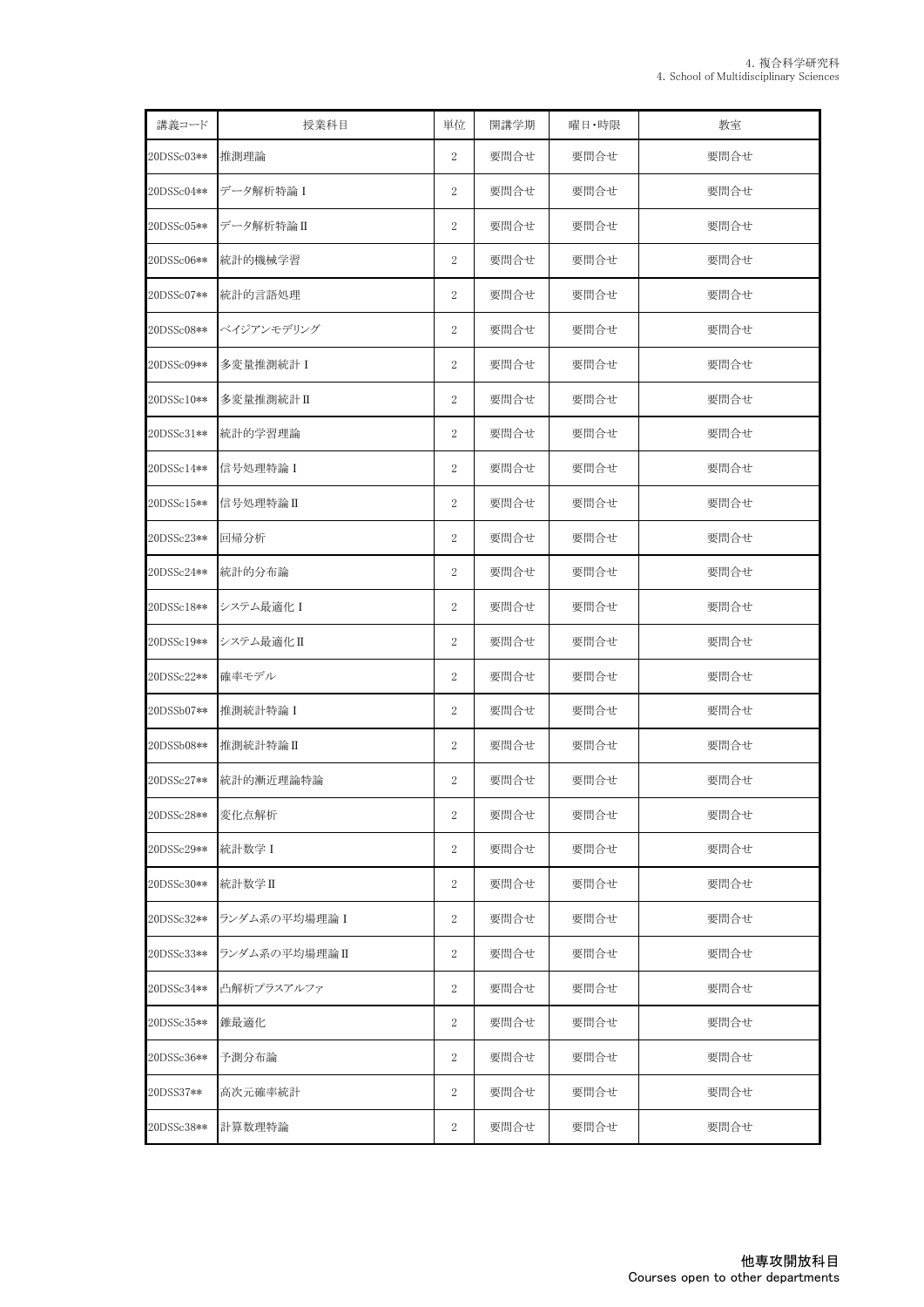| 講義コード      | 授業科目                        | 単位               | 開講学期 | 曜日·時限 | 教室   |
|------------|-----------------------------|------------------|------|-------|------|
| 20DSSc39** | 数理計画特論                      | $\boldsymbol{2}$ | 要問合せ | 要問合せ  | 要問合せ |
| 90DSSc01** | 数理·推論総合研究 I                 | $\overline{2}$   | 要問合せ | 要問合せ  | 要問合せ |
| 90DSSc02** | 数理・推論総合研究Ⅱ                  | $\overline{2}$   | 要問合せ | 要問合せ  | 要問合せ |
| 90DSSc03** | 数理・推論総合研究Ⅲ                  | $\boldsymbol{2}$ | 要問合せ | 要問合せ  | 要問合せ |
| 90DSSc04** | 数理・推論総合研究IV                 | $\overline{2}$   | 要問合せ | 要問合せ  | 要問合せ |
| 90DSSc05** | 数理・推論総合研究V                  | $\boldsymbol{2}$ | 要問合せ | 要問合せ  | 要問合せ |
| 90DSSd01** | 統計科学講究 I                    | $\boldsymbol{2}$ | 要問合せ | 要問合せ  | 要問合せ |
| 90DSSd02** | 統計科学講究II                    | $\boldsymbol{2}$ | 要問合せ | 要問合せ  | 要問合せ |
| 90DSSd03** | 統計科学講究Ⅲ                     | $\boldsymbol{2}$ | 要問合せ | 要問合せ  | 要問合せ |
| 90DSSd04** | 統計科学講究IV                    | $\overline{2}$   | 要問合せ | 要問合せ  | 要問合せ |
| 90DSSd05** | 統計科学講究V                     | $\boldsymbol{2}$ | 要問合せ | 要問合せ  | 要問合せ |
| 90DSSd06** | 統計科学総合研究 I                  | $\overline{2}$   | 要問合せ | 要問合せ  | 要問合せ |
| 90DSSd07** | 統計科学総合研究II                  | $\overline{2}$   | 要問合せ | 要問合せ  | 要問合せ |
| 90DSSd08** | 統計科学総合研究Ⅲ                   | $\boldsymbol{2}$ | 要問合せ | 要問合せ  | 要問合せ |
| 90DSSd09** | 統計科学総合研究IV                  | $\boldsymbol{2}$ | 要問合せ | 要問合せ  | 要問合せ |
| 90DSSd10** | 統計科学総合研究V                   | $\boldsymbol{2}$ | 要問合せ | 要問合せ  | 要問合せ |
| 90DSSd11** | 統計数理セミナーI                   | 1                | 要問合せ | 要問合せ  | 要問合せ |
| 90DSSd12** | 統計数理セミナーII                  | 1                | 要問合せ | 要問合せ  | 要問合せ |
| 90DSSd13** | 統計数理セミナーⅢ                   | $\mathbf{1}$     | 要問合せ | 要問合せ  | 要問合せ |
| 90DSSd14** | 統計数理セミナーIV                  | $\mathbf{1}$     | 要問合せ | 要問合せ  | 要問合せ |
| 90DSSd15** | 統計数理セミナーV                   | 1                | 要問合せ | 要問合せ  | 要問合せ |
| 10SMS041** | 時空間モデリング基礎<br>(研究科共通専門基礎科目) | $\boldsymbol{2}$ | 要問合せ | 要問合せ  | 要問合せ |
| 10SMS042** | 多変量解析基礎<br>(研究科共通専門基礎科目)    | $\boldsymbol{2}$ | 要問合せ | 要問合せ  | 要問合せ |
| 10SMS043** | 確率と確率過程基礎<br>(研究科共通専門基礎科目)  | $\boldsymbol{2}$ | 要問合せ | 要問合せ  | 要問合せ |
| 10SMS044** | 数理統計基礎<br>(研究科共通専門基礎科目)     | $\boldsymbol{2}$ | 要問合せ | 要問合せ  | 要問合せ |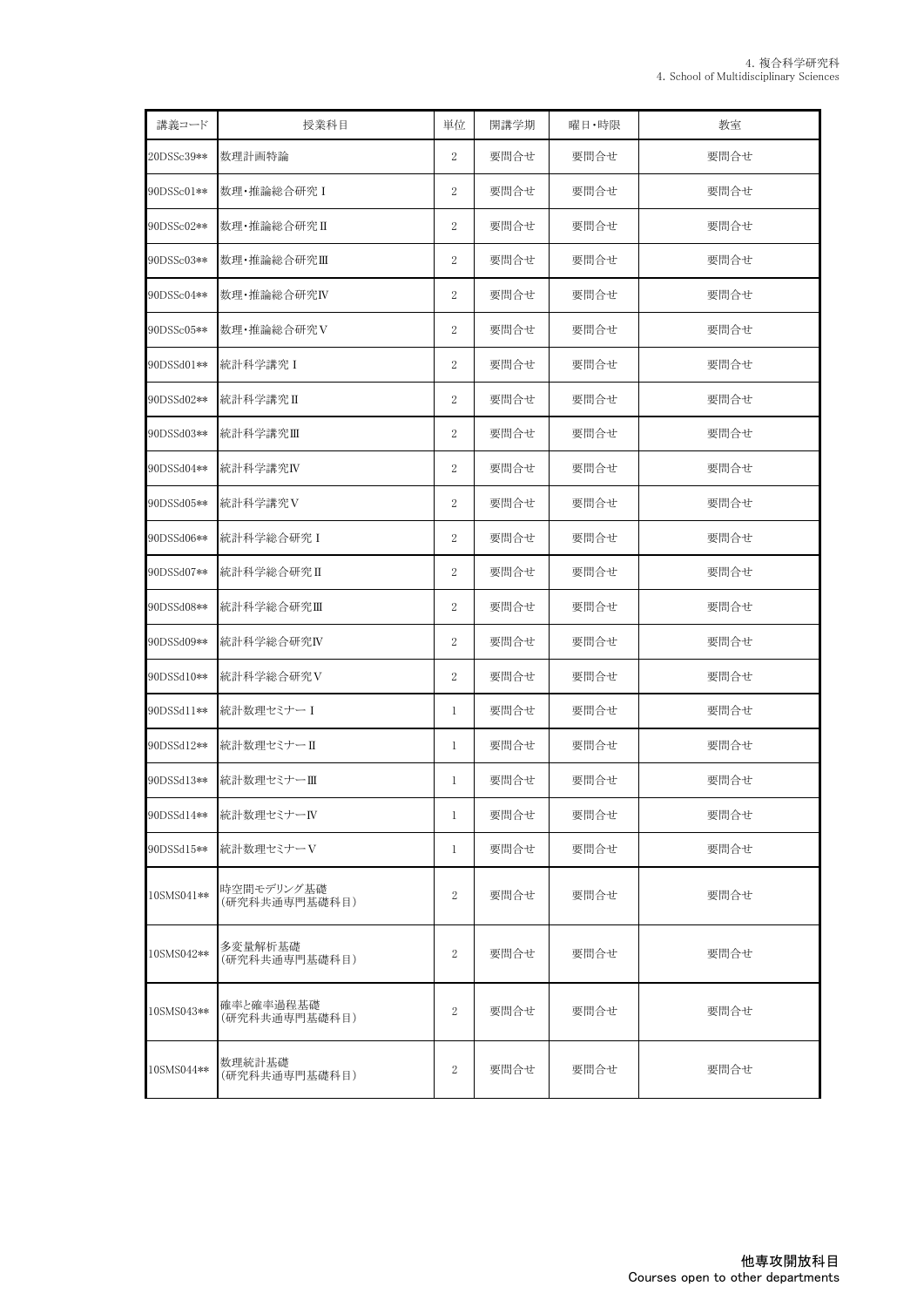| 講義コード      | 授業科目                       | 単位             | 開講学期 | 曜日・時限 | 教室   |
|------------|----------------------------|----------------|------|-------|------|
| 10SMS045** | 計算数理基礎<br>(研究科共通専門基礎科目)    | $\Omega$       | 要問合せ | 要問合せ  | 要問合せ |
| 10SMS046** | 統計的機械学習基礎<br>(研究科共通専門基礎科目) | $\Omega$       | 要問合せ | 要問合せ  | 要問合せ |
| 10SMS047** | 計算推論基礎<br>(研究科共通専門基礎科目)    | $\overline{2}$ | 要問合せ | 要問合せ  | 要問合せ |

#### 【備考】

・上記の授業科目(複合科学研究科共通専門基礎科目以外)について、他専攻および学術交流協定を締結してい る他大学院の学生の履修も歓迎する。ただし、統計科学専攻学生の履修がない場合には、原則として開講しない。 ・共通専門基礎科目については、複合科学研究科学生の履修がない場合には、原則として開講しない。 ●問い合わせ先 統計数理研究所 立川共通事務部 研究推進課 大学院係

TEL: 050-5533-8514, MAIL: sokendai-toukei@t.rois.ac.jp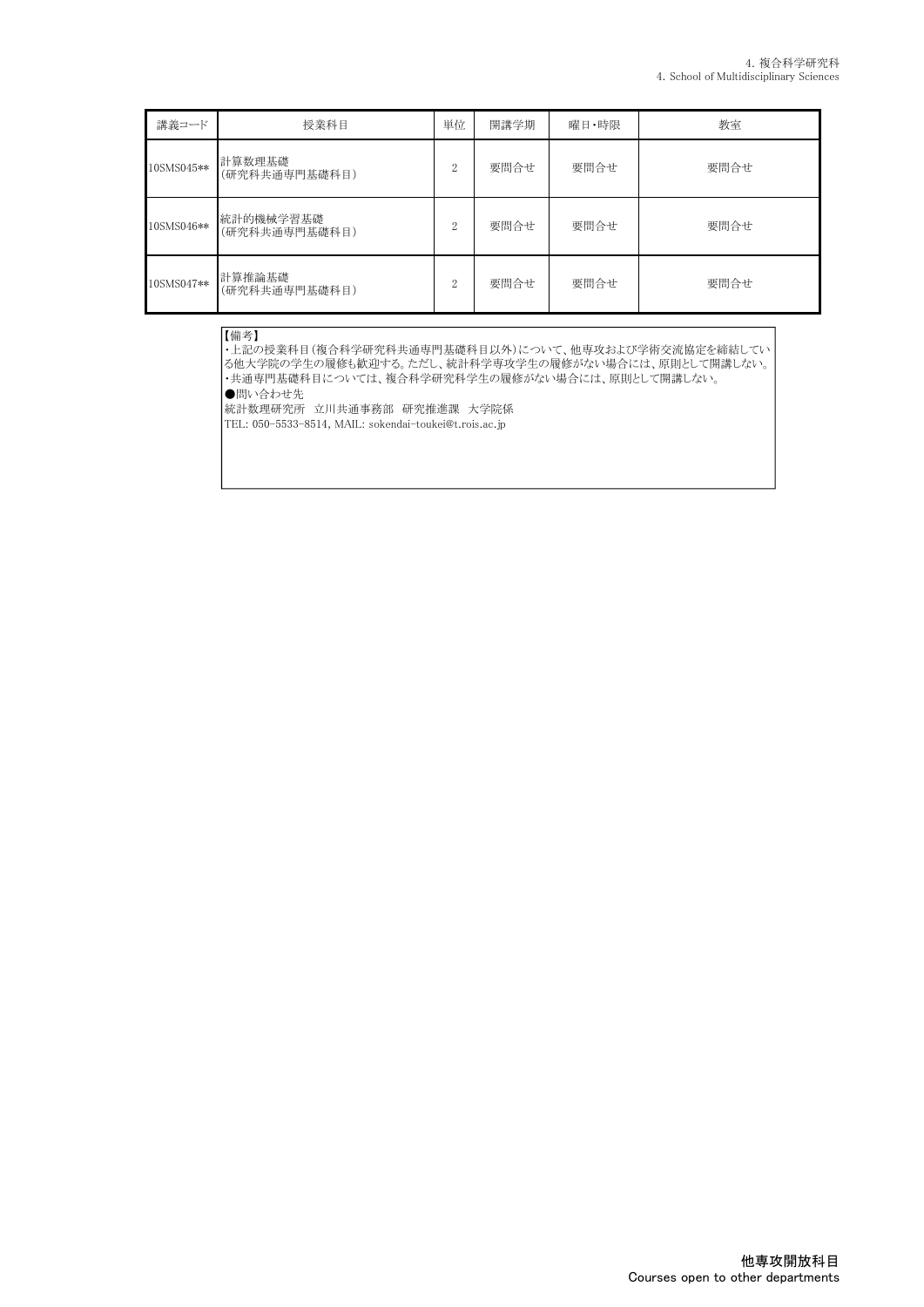## 4.School of Multidisciplinary Sciences

## **Department of Statistical Science** Number of students allowed: a few

| Course Code | Subject                                                     | Credit           | Term             | Day & Period     | Location         |
|-------------|-------------------------------------------------------------|------------------|------------------|------------------|------------------|
| 20DSSa01**  | Special Topics in Statistical Modeling I                    | $\boldsymbol{2}$ | Inquiry required | Inquiry required | Inquiry required |
| 20DSSa02**  | Special Topics in Statistical Modeling $\scriptstyle\rm II$ | $\boldsymbol{2}$ | Inquiry required | Inquiry required | Inquiry required |
| 20DSSa36**  | <b>Statistical Computing</b>                                | $\boldsymbol{2}$ | Inquiry required | Inquiry required | Inquiry required |
| 20DSSa34**  | Complex Systems Analysis I                                  | $\sqrt{2}$       | Inquiry required | Inquiry required | Inquiry required |
| 20DSSa35**  | Complex Systems Analysis <b>II</b>                          | $\sqrt{2}$       | Inquiry required | Inquiry required | Inquiry required |
| 20DSSa11**  | Monte Carlo algorithms and stochastic<br>simulation         | $\overline{2}$   | Inquiry required | Inquiry required | Inquiry required |
| 20DSSa12**  | Modeling of complex hierarchical structures                 | $\overline{2}$   | Inquiry required | Inquiry required | Inquiry required |
| 20DSSa15**  | Digital Signal Processing                                   | $\overline{2}$   | Inquiry required | Inquiry required | Inquiry required |
| 20DSSa16**  | Communication and Information Systems                       | $\sqrt{2}$       | Inquiry required | Inquiry required | Inquiry required |
| 20DSSa17**  | Special Topics in Time Series Analysis I                    | $\boldsymbol{2}$ | Inquiry required | Inquiry required | Inquiry required |
| 20DSSa18**  | Special Topics in Time Series Analysis <b>II</b>            | $\boldsymbol{2}$ | Inquiry required | Inquiry required | Inquiry required |
| 20DSSa31**  | Stochastic systems I                                        | $\boldsymbol{2}$ | Inquiry required | Inquiry required | Inquiry required |
| 20DSSa32**  | Stochastic Modeling II                                      | $\sqrt{2}$       | Inquiry required | Inquiry required | Inquiry required |
| 20DSSa19**  | Special Course on Data Assimilation I                       | 2                | Inquiry required | Inquiry required | Inquiry required |
| 20DSSa20**  | Special Course on Data Assimilation Ⅱ                       | $\overline{2}$   | Inquiry required | Inquiry required | Inquiry required |
| 20DSSa23**  | Basic theory of Point Processes                             | $\sqrt{2}$       | Inquiry required | Inquiry required | Inquiry required |
| 20DSSa24**  | Statistical Inferences for Point Processes                  | 2                | Inquiry required | Inquiry required | Inquiry required |
| 20DSSa33**  | Spatio-temporal Data Analysis                               | $\sqrt{2}$       | Inquiry required | Inquiry required | Inquiry required |
| 20DSSc20**  | Applied Probability I                                       | $\boldsymbol{2}$ | Inquiry required | Inquiry required | Inquiry required |
| 20DSSc21**  | Applied Probability II                                      | $\sqrt{2}$       | Inquiry required | Inquiry required | Inquiry required |
| 20DSSa13**  | Communication Information Processing                        | $\sqrt{2}$       | Inquiry required | Inquiry required | Inquiry required |
| 20DSSa14**  | Multimedia Information Processing                           | $\sqrt{2}$       | Inquiry required | Inquiry required | Inquiry required |
| 20DSSa37**  | Bayesian Computation I                                      | $\sqrt{2}$       | Inquiry required | Inquiry required | Inquiry required |
| 20DSSa38**  | Bayesian Computation II                                     | $\mathbf{2}$     | Inquiry required | Inquiry required | Inquiry required |
| 90DSSa01**  | Statistical Modeling Research I                             | $\sqrt{2}$       | Inquiry required | Inquiry required | Inquiry required |
| 90DSSa02**  | Statistical Modeling Research II                            | $\sqrt{2}$       | Inquiry required | Inquiry required | Inquiry required |
| 90DSSa03**  | Statistical Modeling Research III                           | $\boldsymbol{2}$ | Inquiry required | Inquiry required | Inquiry required |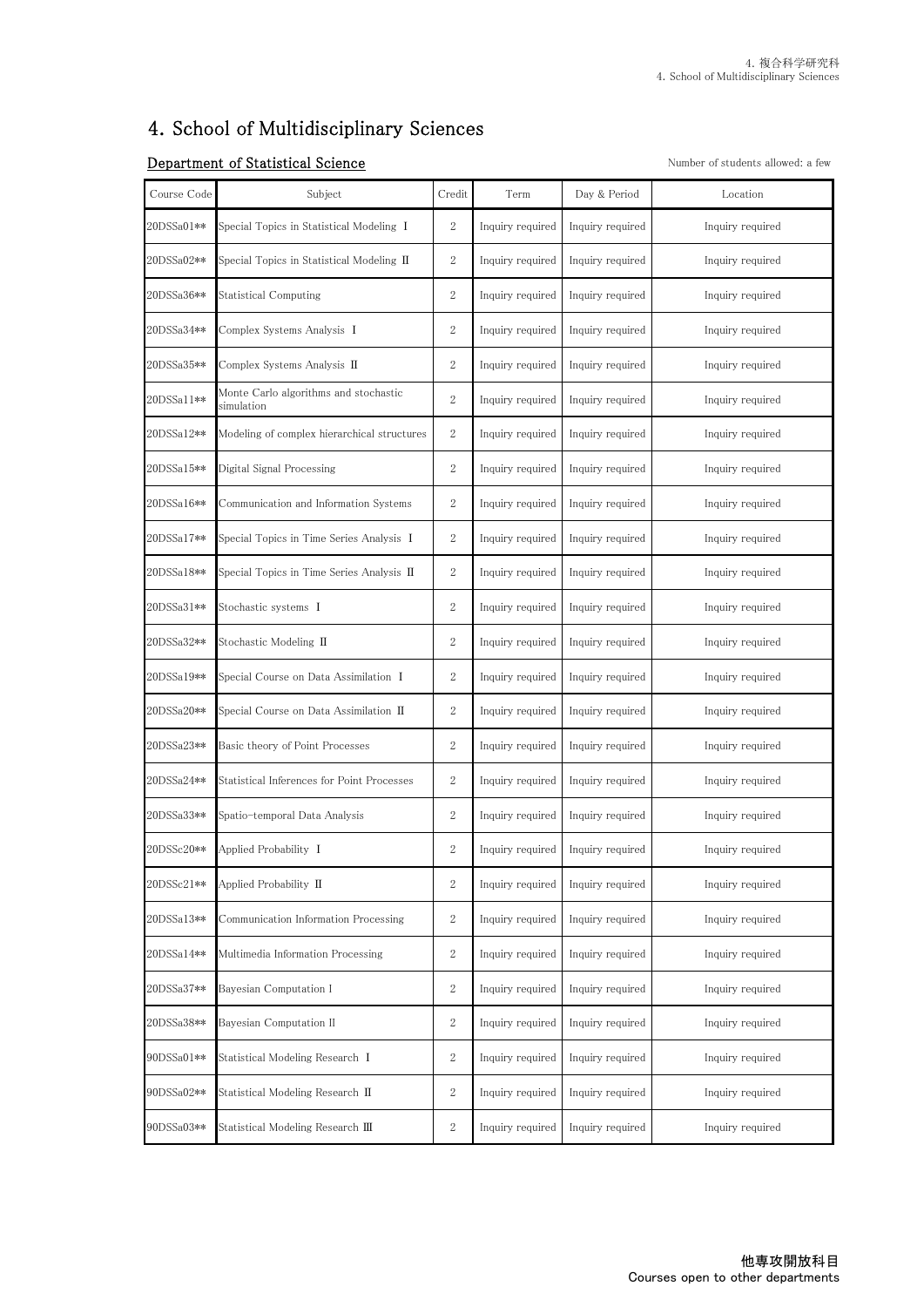| Course Code | Subject                                                             | Credit           | Term             | Day & Period     | Location         |
|-------------|---------------------------------------------------------------------|------------------|------------------|------------------|------------------|
| 00DSSa04**  | Statistical Modeling Research <b>IV</b>                             | $\mathbf{2}$     | Inquiry required | Inquiry required | Inquiry required |
| 90DSSa05**  | Statistical Modeling Research V                                     | $\mathbf{2}$     | Inquiry required | Inquiry required | Inquiry required |
| 20DSSb03**  | Spatial Statistics                                                  | $\boldsymbol{2}$ | Inquiry required | Inquiry required | Inquiry required |
| 20DSSb04**  | Stochastic Geometry                                                 | $\,2$            | Inquiry required | Inquiry required | Inquiry required |
| 20DSSb05**  | Genomic Data Analysis I                                             | $\boldsymbol{2}$ | Inquiry required | Inquiry required | Inquiry required |
| 20DSSb06**  | Genomic Data Analysis <b>II</b>                                     | $\boldsymbol{2}$ | Inquiry required | Inquiry required | Inquiry required |
| 20DSSb09**  | Topics in Sampling Theory I                                         | $\boldsymbol{2}$ | Inquiry required | Inquiry required | Inquiry required |
| 20DSSb11**  | Topics in Social Research                                           | $\mathbf{2}$     | Inquiry required | Inquiry required | Inquiry required |
| 20DSSb16**  | Special Topics in Survey Data Analysis II                           | $\mathbf{2}$     | Inquiry required | Inquiry required | Inquiry required |
| 20DSSb19**  | <b>Biostatistics</b>                                                | $\boldsymbol{2}$ | Inquiry required | Inquiry required | Inquiry required |
| 20DSSb20**  | Environmental Statistics                                            | $\mathbf{2}$     | Inquiry required | Inquiry required | Inquiry required |
| 20DSSb21**  | Financial Statistics I                                              | $\overline{2}$   | Inquiry required | Inquiry required | Inquiry required |
| 20DSSb22**  | Financial Statistics II                                             | $\mathbf{2}$     | Inquiry required | Inquiry required | Inquiry required |
| 20DSSb23**  | Statistics in Medicine I                                            | $\boldsymbol{2}$ | Inquiry required | Inquiry required | Inquiry required |
| 20DSSb24**  | Statistics in Medicine <b>II</b>                                    | $\boldsymbol{2}$ | Inquiry required | Inquiry required | Inquiry required |
| 20DSSb27**  | Special Topics in Biostatistics                                     | $\boldsymbol{2}$ | Inquiry required | Inquiry required | Inquiry required |
| 20DSSb28**  | Applied Statistics I                                                | $\boldsymbol{2}$ | Inquiry required | Inquiry required | Inquiry required |
| 20DSSa25**  | Biological System Analysis I                                        | $\mathbf{2}$     | Inquiry required | Inquiry required | Inquiry required |
| 20DSSa26**  | Biological System Analysis II                                       | $\mathbf{2}$     | Inquiry required | Inquiry required | Inquiry required |
| 20DSSb31**  | Survey Design                                                       | $\boldsymbol{2}$ | Inquiry required | Inquiry required | Inquiry required |
| 20DSSa27**  | Information Security I                                              | $\boldsymbol{2}$ | Inquiry required | Inquiry required | Inquiry required |
| 20DSSa28**  | Information Security II                                             | $\,2$            | Inquiry required | Inquiry required | Inquiry required |
| 20DSSb32**  | Bayesian uncertainty quantification for<br>engineering applications | $\mathbf{2}$     | Inquiry required | Inquiry required | Inquiry required |
| 20DSSb33**  | Statistics for earthquake early warning                             | $\boldsymbol{2}$ | Inquiry required | Inquiry required | Inquiry required |
| 90DSSb01**  | Statistical Data Science Research I                                 | $\mathbf{2}$     | Inquiry required | Inquiry required | Inquiry required |
| 90DSSb02**  | Statistical Data Science Research II                                | $\mathbf{2}$     | Inquiry required | Inquiry required | Inquiry required |
| 90DSSb03**  | Statistical Data Science Research III                               | $\mathbf{2}$     | Inquiry required | Inquiry required | Inquiry required |
| 90DSSb04**  | Statistical Data Science Research IV                                | $\boldsymbol{2}$ | Inquiry required | Inquiry required | Inquiry required |
| 90DSSb05**  | Statistical Data Science Research V                                 | $\,2$            | Inquiry required | Inquiry required | Inquiry required |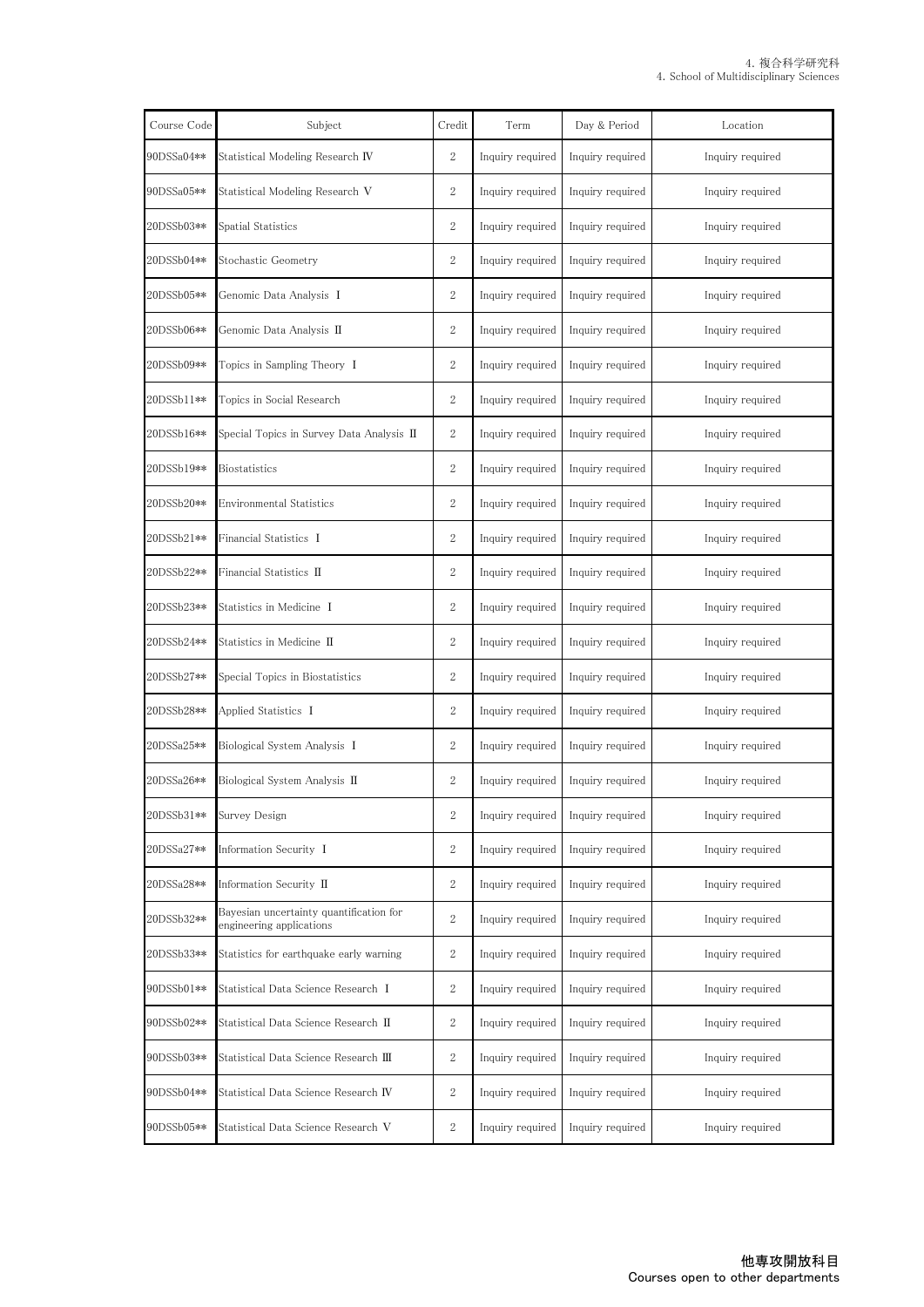| Course Code | Subject                                                               | Credit           | Term             | Day & Period     | Location         |
|-------------|-----------------------------------------------------------------------|------------------|------------------|------------------|------------------|
| 20DSSc03**  | Theory of Statistical Inference                                       | $\mathbf{2}$     | Inquiry required | Inquiry required | Inquiry required |
| 20DSSc04**  | Special Topics in Data Analysis I                                     | $\mathbf{2}$     | Inquiry required | Inquiry required | Inquiry required |
| 20DSSc05**  | Special Topics in Data Analysis II                                    | $\boldsymbol{2}$ | Inquiry required | Inquiry required | Inquiry required |
| 20DSSc06**  | Statistical Machine Learning                                          | $\mathbf{2}$     | Inquiry required | Inquiry required | Inquiry required |
| 20DSSc07**  | Statistical Natural Language Processing                               | $\overline{2}$   | Inquiry required | Inquiry required | Inquiry required |
| 20DSSc08**  | Bayesian Modeling and Inference Methods                               | $\boldsymbol{2}$ | Inquiry required | Inquiry required | Inquiry required |
| 20DSSc09**  | Multivariate Statistical Inference I                                  | $\boldsymbol{2}$ | Inquiry required | Inquiry required | Inquiry required |
| 20DSSc10**  | Multivariate Statistical Inference $\;$ $\rm II$                      | $\mathbf{2}$     | Inquiry required | Inquiry required | Inquiry required |
| 20DSSc31**  | Statistical Learning Theory                                           | $\mathbf{2}$     | Inquiry required | Inquiry required | Inquiry required |
| 20DSSc14**  | Special Topics in Signal Processing I                                 | $\boldsymbol{2}$ | Inquiry required | Inquiry required | Inquiry required |
| 20DSSc15**  | Special Topics in Signal Processing II                                | $\boldsymbol{2}$ | Inquiry required | Inquiry required | Inquiry required |
| 20DSSc23**  | Regression Analysis                                                   | $\overline{2}$   | Inquiry required | Inquiry required | Inquiry required |
| 20DSSc24**  | Distribution Theory                                                   | $\mathbf{2}$     | Inquiry required | Inquiry required | Inquiry required |
| 20DSSc18**  | Systems Optimization I                                                | $\boldsymbol{2}$ | Inquiry required | Inquiry required | Inquiry required |
| 20DSSc19**  | Systems Optimization <b>II</b>                                        | $\boldsymbol{2}$ | Inquiry required | Inquiry required | Inquiry required |
| 20DSSc22**  | Stochastic Models                                                     | $\boldsymbol{2}$ | Inquiry required | Inquiry required | Inquiry required |
| 20DSSb07**  | Topics of Statistical Inference I                                     | $\boldsymbol{2}$ | Inquiry required | Inquiry required | Inquiry required |
| 20DSSb08**  | Topics of Statistical Inference II                                    | $\mathbf{2}$     | Inquiry required | Inquiry required | Inquiry required |
| 20DSSc27**  | Special Topics in Statistical Asymptotic<br>Theory                    | $\mathbf{2}$     | Inquiry required | Inquiry required | Inquiry required |
| 20DSSc28**  | Change-Point Analysis                                                 | $\boldsymbol{2}$ | Inquiry required | Inquiry required | Inquiry required |
| 20DSSc29**  | Probability theory and its applications I                             | $\boldsymbol{2}$ | Inquiry required | Inquiry required | Inquiry required |
| 20DSSc30**  | Probability theory and its applications $\mathbb I$                   | $\,2$            | Inquiry required | Inquiry required | Inquiry required |
| 20DSSc32**  | Mean field theory for random system I                                 | $\boldsymbol{2}$ | Inquiry required | Inquiry required | Inquiry required |
| 20DSSc33**  | Mean field theory for random system $\, \mathrm{I}\hspace{-.1em}I \,$ | $\boldsymbol{2}$ | Inquiry required | Inquiry required | Inquiry required |
| 20DSSc34**  | Convex analysis and beyond                                            | $\mathbf{2}$     | Inquiry required | Inquiry required | Inquiry required |
| 20DSSc35**  | Conic optimization                                                    | $\boldsymbol{2}$ | Inquiry required | Inquiry required | Inquiry required |
| 20DSSc36**  | Theory of predictive density                                          | $\mathbf{2}$     | Inquiry required | Inquiry required | Inquiry required |
| 20DSS37**   | High dimensional probability and statistics                           | $\boldsymbol{2}$ | Inquiry required | Inquiry required | Inquiry required |
| 20DSSc38**  | Topics in Computational Mathematics                                   | $\,2$            | Inquiry required | Inquiry required | Inquiry required |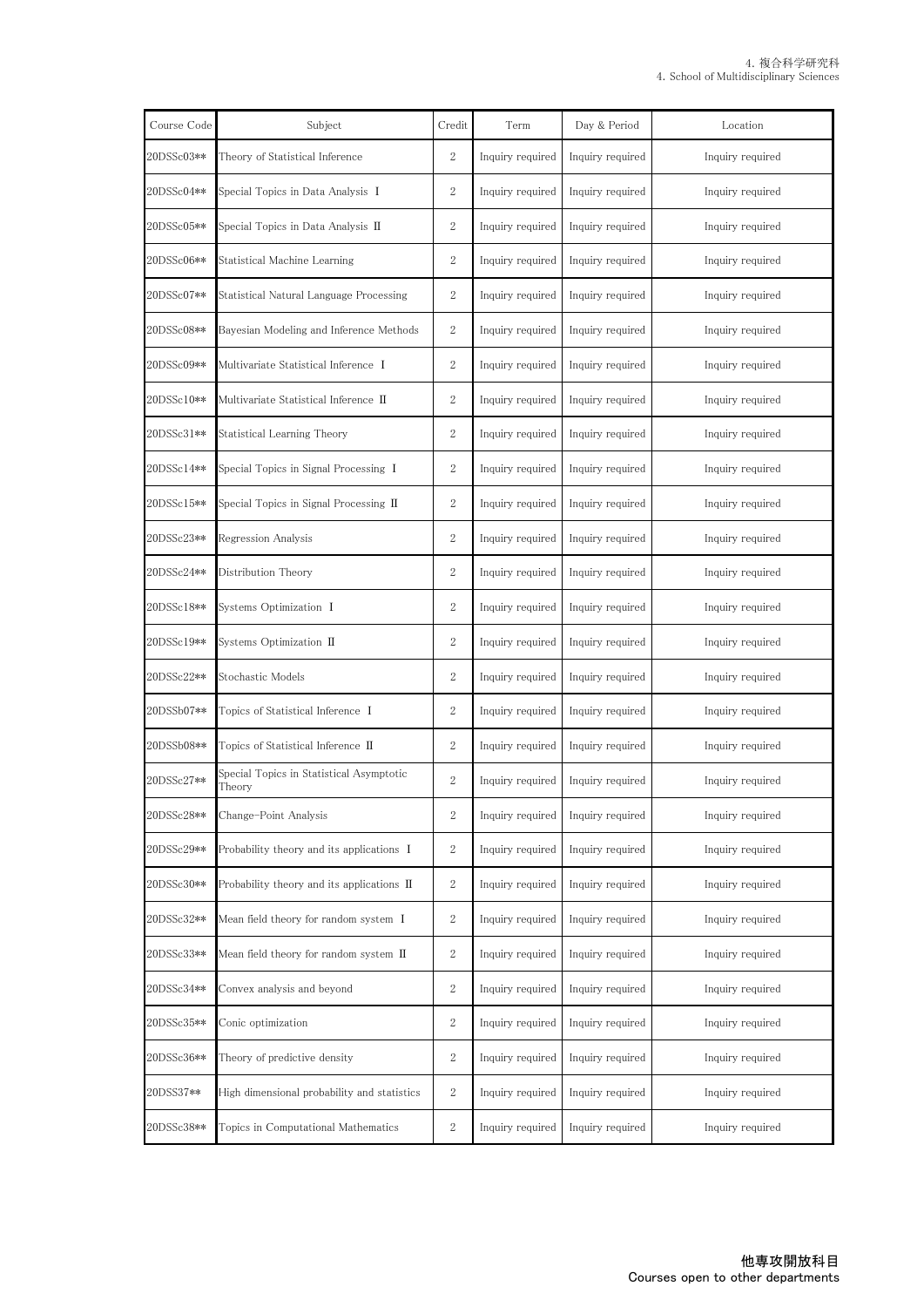| Course Code | Subject                                                                                                                             | Credit           | Term             | Day & Period     | Location         |
|-------------|-------------------------------------------------------------------------------------------------------------------------------------|------------------|------------------|------------------|------------------|
| 20DSSc39**  | Topics in Mathematical Programming                                                                                                  | $\mathbf{2}$     | Inquiry required | Inquiry required | Inquiry required |
| 90DSSc01**  | Statistical Inference and Mathematics I                                                                                             | $\mathbf{2}$     | Inquiry required | Inquiry required | Inquiry required |
| 90DSSc02**  | Statistical Inference and Mathematics $\,$ $\rm II$                                                                                 | $\boldsymbol{2}$ | Inquiry required | Inquiry required | Inquiry required |
| 90DSSc03**  | Statistical Inference and Mathematics $\scriptstyle\rm I\!I\!I$                                                                     | $\mathbf{2}$     | Inquiry required | Inquiry required | Inquiry required |
| 90DSSc04**  | Statistical Inference and Mathematics <b>IV</b>                                                                                     | $\boldsymbol{2}$ | Inquiry required | Inquiry required | Inquiry required |
| 90DSSc05**  | Statistical Inference and Mathematics V                                                                                             | $\boldsymbol{2}$ | Inquiry required | Inquiry required | Inquiry required |
| 90DSSd01**  | Statistical Science Study I                                                                                                         | $\overline{2}$   | Inquiry required | Inquiry required | Inquiry required |
| 90DSSd02**  | Statistical Science Study II                                                                                                        | $\boldsymbol{2}$ | Inquiry required | Inquiry required | Inquiry required |
| 90DSSd03**  | Statistical Science Study Ⅲ                                                                                                         | $\boldsymbol{2}$ | Inquiry required | Inquiry required | Inquiry required |
| 90DSSd04**  | Statistical Science Study IV                                                                                                        | $\boldsymbol{2}$ | Inquiry required | Inquiry required | Inquiry required |
| 90DSSd05**  | Statistical Science Study V                                                                                                         | $\boldsymbol{2}$ | Inquiry required | Inquiry required | Inquiry required |
| 90DSSd06**  | Statistical Science I                                                                                                               | $\mathbf{2}$     | Inquiry required | Inquiry required | Inquiry required |
| 90DSSd07**  | Statistical Science II                                                                                                              | $\mathbf{2}$     | Inquiry required | Inquiry required | Inquiry required |
| 90DSSd08**  | Statistical Science Ⅲ                                                                                                               | $\boldsymbol{2}$ | Inquiry required | Inquiry required | Inquiry required |
| 90DSSd09**  | Statistical Science IV                                                                                                              | $\boldsymbol{2}$ | Inquiry required | Inquiry required | Inquiry required |
| 90DSSd10**  | Statistical Science V                                                                                                               | $\boldsymbol{2}$ | Inquiry required | Inquiry required | Inquiry required |
| 90DSSd11**  | Statistical Mathematics Seminar I                                                                                                   | 1                | Inquiry required | Inquiry required | Inquiry required |
| 90DSSd12**  | Statistical Mathematics Seminar II                                                                                                  | 1                | Inquiry required | Inquiry required | Inquiry required |
| 90DSSd13**  | Statistical Mathematics Seminar <b>III</b>                                                                                          | $\mathbf{1}$     | Inquiry required | Inquiry required | Inquiry required |
| 90DSSd14**  | Statistical Mathematics Seminar <b>IV</b>                                                                                           | $\,1$            | Inquiry required | Inquiry required | Inquiry required |
| 90DSSd15**  | Statistical Mathematics Seminar V                                                                                                   | $\mathbf{1}$     | Inquiry required | Inquiry required | Inquiry required |
| 10SMS041**  | Introduction to Time Series and Spatial<br>Modeling<br>(Common Specialized Subjects of School of<br>Multidisciplinary Sciences)     | $\mathbf{2}$     | Inquiry required | Inquiry required | Inquiry required |
| 10SMS042**  | Introduction to Multivariate Analysis<br>(Common Specialized Subjects of School of<br>Multidisciplinary Sciences)                   | $\boldsymbol{2}$ | Inquiry required | Inquiry required | Inquiry required |
| 10SMS043**  | Introduction to Probability and Stochastic<br>Processes<br>(Common Specialized Subjects of School of<br>Multidisciplinary Sciences) | $\mathbf{2}$     | Inquiry required | Inquiry required | Inquiry required |
| 0SMS044**   | Introduction to Mathematical Statistics<br>(Common Specialized Subjects of School of<br>Multidisciplinary Sciences)                 | $\boldsymbol{2}$ | Inquiry required | Inquiry required | Inquiry required |